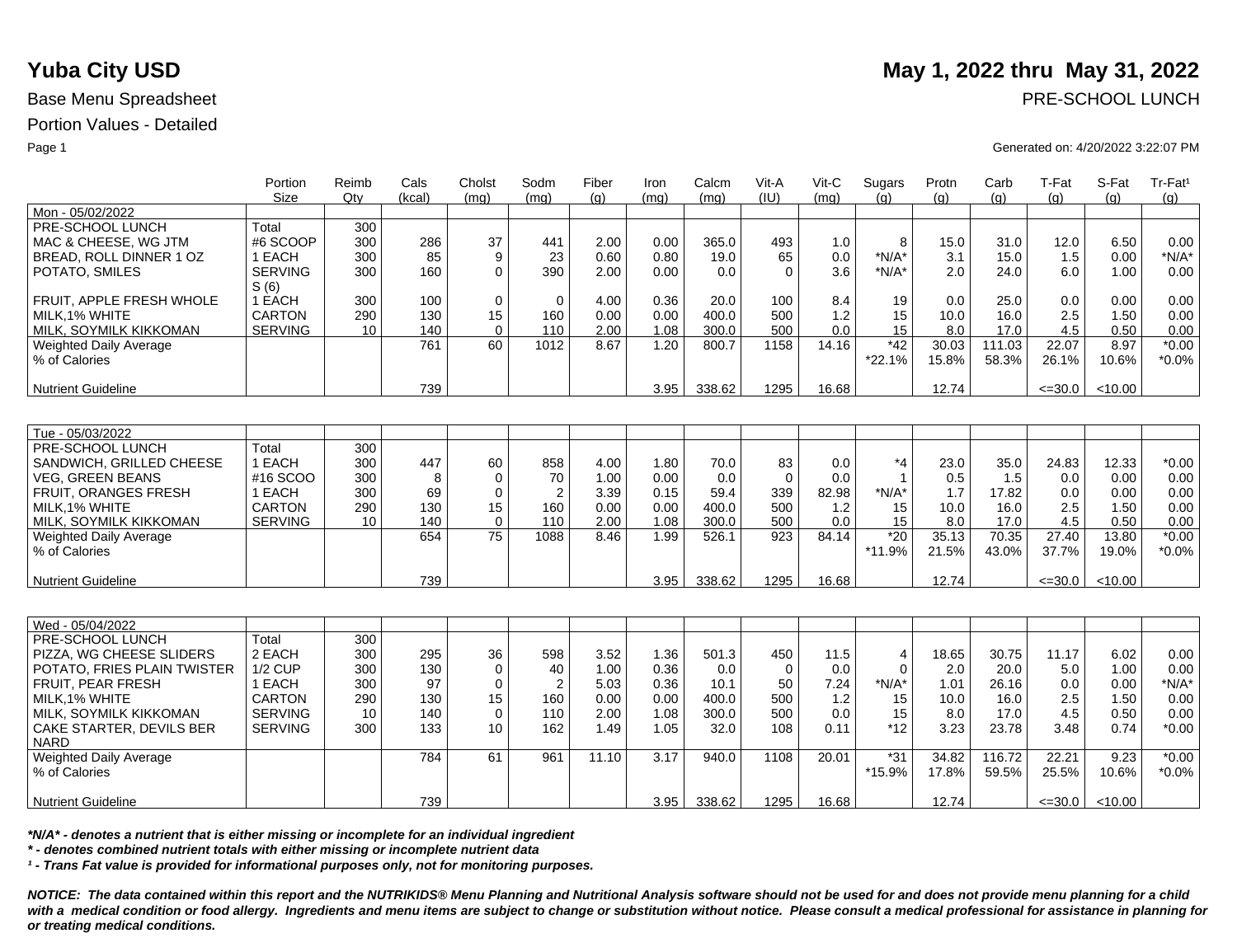|                               | Portion<br>Size | Reimb<br>Qtv | Cals<br>(kcal)        | Cholst<br>(mq) | Sodm<br>(mq) | Fiber<br>(q) | Iron<br>(mq) | Calcm<br>(mq) | Vit-A<br>(IU) | Vit-C<br>(mq) | Sugars<br>(q)  | Protn<br>(a) | Carb<br>(q) | T-Fat<br>(a) | S-Fat<br>(q) | Tr-Fat <sup>1</sup><br>(g) |
|-------------------------------|-----------------|--------------|-----------------------|----------------|--------------|--------------|--------------|---------------|---------------|---------------|----------------|--------------|-------------|--------------|--------------|----------------------------|
|                               |                 |              |                       |                |              |              |              |               |               |               |                |              |             |              |              |                            |
| Thu - 05/05/2022              |                 |              |                       |                |              |              |              |               |               |               |                |              |             |              |              |                            |
| PRE-SCHOOL LUNCH              | Total           | 300          |                       |                |              |              |              |               |               |               |                |              |             |              |              |                            |
| TACO, BEEF SOFT WHEAT TO      | <b>SERVINGS</b> | 300          | 289                   | 43             | 529          | 4.00         | 2.93         | 26.1          | 203           | 1.9           | $*_{0}$        | 19.52        | 27.94       | 11.46        | 5.07         | $*0.00$                    |
| <b>RTILLA</b>                 |                 |              |                       |                |              |              |              |               |               |               |                |              |             |              |              |                            |
| VEG, CORN CANNED - USDA       | #8 SCOOP        | 300          | 65                    | 0              | 15           | 2.00         | 0.00         | 0.0           | $\mathbf 0$   | 0.0           | $*N/A*$        | 2.0          | 15.0        | 1.0          | 0.00         | 0.00                       |
| FRUIT, PEACHES CAN USDA       | #8 SCOOP        | 300          | 60                    | $\mathbf 0$    | 5            | 1.00         | 0.00         | 6.0           | 340           | 3.8           | 13             | 0.0          | 14.0        | 0.0          | 0.00         | 0.00                       |
| MILK.1% WHITE                 | <b>CARTON</b>   | 290          | 130                   | 15             | 160          | 0.00         | 0.00         | 400.0         | 500           | 1.2           | 15             | 10.0         | 16.0        | 2.5          | 1.50         | 0.00                       |
| MILK, SOYMILK KIKKOMAN        | <b>SERVING</b>  | 10           | 140                   | $\mathbf 0$    | 110          | 2.00         | 1.08         | 300.0         | 500           | 0.0           | 15             | 8.0          | 17.0        | 4.5          | 0.50         | 0.00                       |
| <b>Weighted Daily Average</b> |                 |              | 545                   | 58             | 708          | 7.07         | 2.96         | 428.7         | 1043          | 6.86          | $*28$          | 31.45        | 72.97       | 15.03        | 6.53         | $*0.00$                    |
| % of Calories                 |                 |              |                       |                |              |              |              |               |               |               | *20.8%         | 23.1%        | 53.6%       | 24.8%        | 10.8%        | $*0.0\%$                   |
|                               |                 |              |                       |                |              |              |              |               |               |               |                |              |             |              |              |                            |
| <b>Nutrient Guideline</b>     |                 |              | 739                   |                |              |              | 3.95         | 338.62        | 1295          | 16.68         |                | 12.74        |             | $\leq 30.0$  | < 10.00      |                            |
|                               |                 |              |                       |                |              |              |              |               |               |               |                |              |             |              |              |                            |
| Fri - 05/06/2022              |                 |              |                       |                |              |              |              |               |               |               |                |              |             |              |              |                            |
| PRE-SCHOOL LUNCH              | Total           | 300          |                       |                |              |              |              |               |               |               |                |              |             |              |              |                            |
| BURGER. ON A BUN              | 1 EACH          | 300          | 288                   | 35             | 339          | 4.00         | 2.44         | 172.0         | $\mathbf 0$   | 0.0           | $\overline{4}$ | 20.0         | 31.0        | 10.0         | 3.20         | 0.00                       |
| <b>VEG. CUCUMBER</b>          | #8 SCOOP        | 300          | $\boldsymbol{\Delta}$ | $\mathbf 0$    | 0            | 0.00         | 0.09         | 5.0           | 25            | 0.6           | $*N/A*$        | 0.0          | 1.0         | 0.0          | 0.00         | 0.00                       |
| FRUIT, PEACH CUP FROZEN       | <b>SERVING</b>  | 300          | 80                    | $\Omega$       | $\Omega$     | 1.00         | 0.36         | 0.0           | 300           | 162.0         | $*N/A*$        | 1.0          | 19.0        | 0.0          | 0.00         | 0.00                       |
| MILK.1% WHITE                 | <b>CARTON</b>   | 290          | 130                   | 15             | 160          | 0.00         | 0.00         | 400.0         | 500           | 1.2           | 15             | 10.0         | 16.0        | 2.5          | 1.50         | 0.00                       |
| MILK, SOYMILK KIKKOMAN        | <b>SERVING</b>  | 10           | 140                   | $\mathbf 0$    | 110          | 2.00         | 1.08         | 300.0         | 500           | 0.0           | 15             | 8.0          | 17.0        | 4.5          | 0.50         | 0.00                       |
| <b>Weighted Daily Average</b> |                 |              | 502                   | 50             | 498          | 5.07         | 2.93         | 573.7         | 825           | 163.76        | $*19$          | 30.93        | 67.03       | 12.57        | 4.67         | 0.00                       |
| % of Calories                 |                 |              |                       |                |              |              |              |               |               |               | $*15.1%$       | 24.6%        | 53.4%       | 22.5%        | 8.4%         | 0.0%                       |
|                               |                 |              |                       |                |              |              |              |               |               |               |                |              |             |              |              |                            |
| <b>Nutrient Guideline</b>     |                 |              | 739                   |                |              |              | 3.95         | 338.62        | 1295          | 16.68         |                | 12.74        |             | $\leq 30.0$  | < 10.00      |                            |
|                               |                 |              |                       |                |              |              |              |               |               |               |                |              |             |              |              |                            |
|                               |                 |              |                       |                |              |              |              |               |               |               |                |              |             |              |              |                            |
| Mon - 05/09/2022              |                 |              |                       |                |              |              |              |               |               |               |                |              |             |              |              |                            |
| PRE-SCHOOL LUNCH              | Total           | 300          |                       |                |              |              |              |               |               |               |                |              |             |              |              |                            |
| CHICKEN, POPCORN WG 10 E      | <b>SERVING</b>  | 300          | 180                   | 20             | 420          | 3.00         | 1.80         | 40.0          | $\Omega$      | 0.0           | $\Omega$       | 12.0         | 12.0        | 9.0          | 2.00         | 0.00                       |
| <b>ACH RC</b>                 | (10)            |              |                       |                |              |              |              |               |               |               |                |              |             |              |              |                            |
| POTATO, SMILES                | <b>SERVING</b>  | 300          | 160                   | $\mathbf 0$    | 390          | 2.00         | 0.00         | 0.0           | $\Omega$      | 3.6           | $*N/A*$        | 2.0          | 24.0        | 6.0          | 1.00         | 0.00                       |
| FRUIT, APPLE FRESH WHOLE      | S(6)<br>1 EACH  | 300          | 100                   | 0              | $\mathbf 0$  | 4.00         | 0.36         | 20.0          | 100           | 8.4           | 19             | 0.0          | 25.0        | 0.0          | 0.00         | 0.00                       |
| MILK, 1% WHITE                | <b>CARTON</b>   | 290          | 130                   | 15             | 160          | 0.00         | 0.00         | 400.0         | 500           | 1.2           | 15             | 10.0         | 16.0        | 2.5          | 1.50         | 0.00                       |
| MILK, SOYMILK KIKKOMAN        | <b>SERVING</b>  | 10           | 140                   | $\Omega$       | 110          | 2.00         | 1.08         | 300.0         | 500           | 0.0           | 15             | 8.0          | 17.0        | 4.5          | 0.50         | 0.00                       |
|                               |                 |              |                       |                |              |              |              |               |               |               |                |              |             |              |              |                            |

*\*N/A\* - denotes a nutrient that is either missing or incomplete for an individual ingredient*

*\* - denotes combined nutrient totals with either missing or incomplete nutrient data*

*¹ - Trans Fat value is provided for informational purposes only, not for monitoring purposes.*

*NOTICE: The data contained within this report and the NUTRIKIDS® Menu Planning and Nutritional Analysis software should not be used for and does not provide menu planning for a child*  with a medical condition or food allergy. Ingredients and menu items are subject to change or substitution without notice. Please consult a medical professional for assistance in planning for *or treating medical conditions.*

# **Yuba City USD** May 1, 2022 thru May 31, 2022

Base Menu Spreadsheet **PRE-SCHOOL LUNCH** 

Page 2 Generated on: 4/20/2022 3:22:07 PM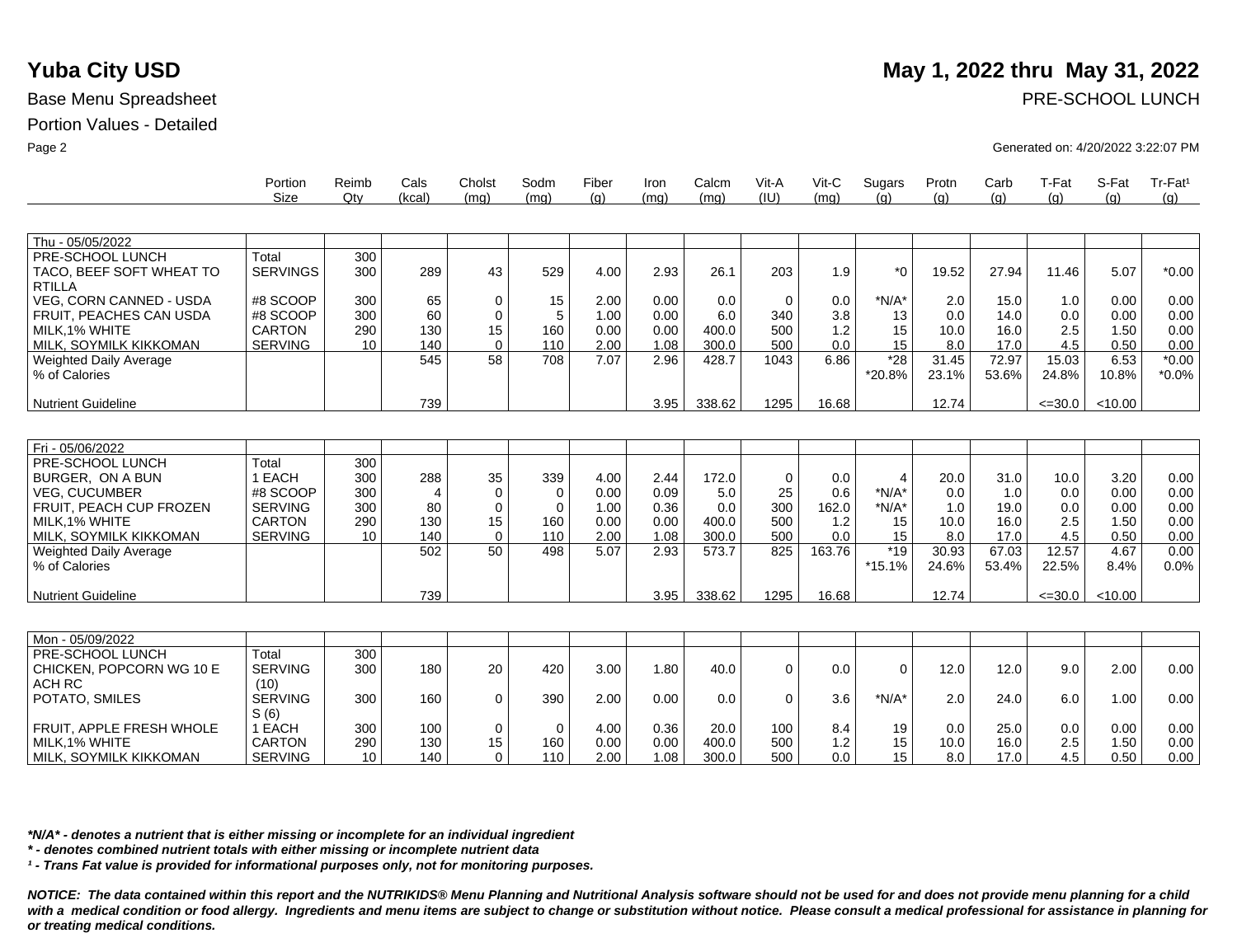|                                         | Portion<br>Size       | Reimb<br>Qtv | Cals<br>(kcal) | Cholst<br>(mq)          | Sodm<br>(mq) | Fiber<br>(q) | Iron<br>(mq) | Calcm<br>(mq) | Vit-A<br>(IU) | $V$ it-C<br>(mq) | Sugars<br>(q)   | Protn<br>(q)   | Carb<br>(q)    | T-Fat<br>(q)   | S-Fat<br>(q) | Tr-Fat <sup>1</sup><br>(q) |
|-----------------------------------------|-----------------------|--------------|----------------|-------------------------|--------------|--------------|--------------|---------------|---------------|------------------|-----------------|----------------|----------------|----------------|--------------|----------------------------|
| Weighted Daily Average<br>% of Calories |                       |              | 570            | 34                      | 968          | 9.07         | 2.20         | 456.7         | 600           | 13.16            | $*34$<br>*23.8% | 23.93<br>16.8% | 77.03<br>54.0% | 17.57<br>27.7% | 4.47<br>7.0% | 0.00<br>0.0%               |
| <b>Nutrient Guideline</b>               |                       |              | 739            |                         |              |              | 3.95         | 338.62        | 1295          | 16.68            |                 | 12.74          |                | $\leq 30.0$    | < 10.00      |                            |
|                                         |                       |              |                |                         |              |              |              |               |               |                  |                 |                |                |                |              |                            |
| Tue - 05/10/2022                        |                       |              |                |                         |              |              |              |               |               |                  |                 |                |                |                |              |                            |
| PRE-SCHOOL LUNCH                        | Total                 | 300          |                |                         |              |              |              |               |               |                  |                 |                |                |                |              |                            |
| CORN DOG, MINI CHICK TYSON              | <b>SERVING</b><br>(6) | 300          | 315            | 49                      | 570          | 2.43         | 1.75         | 24.3          | $\mathbf 0$   | 0.0              | 6               | 14.55          | 27.89          | 16.98          | 3.64         | $*N/A*$                    |
| SALAD, SPINACH & ROMAINE                | 1EA #8 S<br>COOP      | 300          | 40             | $\overline{\mathbf{c}}$ | 48           | 0.38         | 0.31         | 13.5          | 1730          | 4.94             | $*_{0}$         | 0.4            | 1.15           | 4.0            | 0.61         | $*0.00$                    |
| FRUIT, PEAR CANNED USDA                 | #8 SCOOP              | 300          | 60             | 0                       | 5            | 2.00         | 0.24         | 8.0           | 60            | 2.5              | 12              | 0.0            | 15.0           | 0.0            | 0.00         | 0.00                       |
| MILK, 1% WHITE                          | <b>CARTON</b>         | 290          | 130            | 15                      | 160          | 0.00         | 0.00         | 400.0         | 500           | 1.2              | 15              | 10.0           | 16.0           | 2.5            | 1.50         | 0.00                       |
| MILK, SOYMILK KIKKOMAN                  | <b>SERVING</b>        | 10           | 140            | $\Omega$                | 110          | 2.00         | 1.08         | 300.0         | 500           | 0.0              | 15              | 8.0            | 17.0           | 4.5            | 0.50         | 0.00                       |
| Weighted Daily Average                  |                       |              | 546            | 65                      | 782          | 4.88         | 2.33         | 442.4         | 2290          | 8.60             | $*33$           | 24.89          | 60.07          | 23.55          | 5.71         | $*0.00$                    |
| % of Calories                           |                       |              |                |                         |              |              |              |               |               |                  | $*24.3%$        | 18.2%          | 44.0%          | 38.8%          | 9.4%         | $*0.0\%$                   |
| <b>Nutrient Guideline</b>               |                       |              | 739            |                         |              |              | 3.95         | 338.62        | 1295          | 16.68            |                 | 12.74          |                | $\leq 30.0$    | < 10.00      |                            |
|                                         |                       |              |                |                         |              |              |              |               |               |                  |                 |                |                |                |              |                            |
| Wed - 05/11/2022                        |                       |              |                |                         |              |              |              |               |               |                  |                 |                |                |                |              |                            |
| PRE-SCHOOL LUNCH                        | Total                 | 300          |                |                         |              |              |              |               |               |                  |                 |                |                |                |              |                            |
| <b>WAFFLE</b>                           | <b>WAFFLE</b>         | 300          | 90             | 4                       | 181          | 0.81         | 0.76         | 11.6          | 351           | 0.0              | $*N/A*$         | 1.65           | 15.63          | 2.06           | 0.41         | 0.00                       |
| YOGURT, STRAW 4 OZ DANIMAL              | <b>SERVING</b>        | 300          | 130            | 15                      | 85           | 0.00         | 0.00         | 150.0         | 100           | 0.0              | $*N/A*$         | 6.0            | 20.0           | 3.0            | 2.00         | 0.00                       |
| CHEESE, MOZZARELLA STRING               | 1 EACH                | 300          | 80             | 20                      | 200          | 0.00         | 0.00         | 220.0         | 0             | 0.0              | $\mathbf 0$     | 6.0            | 1.0            | 6.0            | 3.00         | 0.00                       |
| POTATO, FRIES PLAIN TWISTER             | <b>1/2 CUP</b>        | 300          | 130            | 0                       | 40           | 1.00         | 0.36         | 0.0           | $\Omega$      | 0.0              | $\Omega$        | 2.0            | 20.0           | 5.0            | 1.00         | 0.00                       |
| FRUIT, MIXED                            | #8 SCOOP              | 300          | 60             | 0                       | 10           | 0.00         | 0.00         | 0.0           | 12            | 0.8              | $*N/A*$         | 0.0            | 17.0           | 0.0            | 0.00         | 0.00                       |
| MILK, 1% WHITE                          | <b>CARTON</b>         | 290          | 130            | 15                      | 160          | 0.00         | 0.00         | 400.0         | 500           | 1.2              | 15              | 10.0           | 16.0           | 2.5            | 1.50         | 0.00                       |
| MILK, SOYMILK KIKKOMAN                  | <b>SERVING</b>        | 10           | 140            | $\mathbf 0$             | 110          | 2.00         | 1.08         | 300.0         | 500           | 0.0              | 15              | 8.0            | 17.0           | 4.5            | 0.50         | 0.00                       |
| Weighted Daily Average                  |                       |              | 621            | 54                      | 674          | 1.88         | 1.15         | 778.3         | 963           | 1.96             | $*15$           | 25.58          | 89.66          | 18.62          | 7.88         | 0.00                       |
| % of Calories                           |                       |              |                |                         |              |              |              |               |               |                  | $*9.7\%$        | 16.5%          | 57.8%          | 27.0%          | 11.4%        | 0.0%                       |
| <b>Nutrient Guideline</b>               |                       |              | 739            |                         |              |              | 3.95         | 338.62        | 1295          | 16.68            |                 | 12.74          |                | $\leq 30.0$    | < 10.00      |                            |

*\*N/A\* - denotes a nutrient that is either missing or incomplete for an individual ingredient*

*\* - denotes combined nutrient totals with either missing or incomplete nutrient data*

*¹ - Trans Fat value is provided for informational purposes only, not for monitoring purposes.*

*NOTICE: The data contained within this report and the NUTRIKIDS® Menu Planning and Nutritional Analysis software should not be used for and does not provide menu planning for a child*  with a medical condition or food allergy. Ingredients and menu items are subject to change or substitution without notice. Please consult a medical professional for assistance in planning for *or treating medical conditions.*

# **Yuba City USD** May 1, 2022 thru May 31, 2022

Base Menu Spreadsheet **PRE-SCHOOL LUNCH** 

Page 3 Generated on: 4/20/2022 3:22:07 PM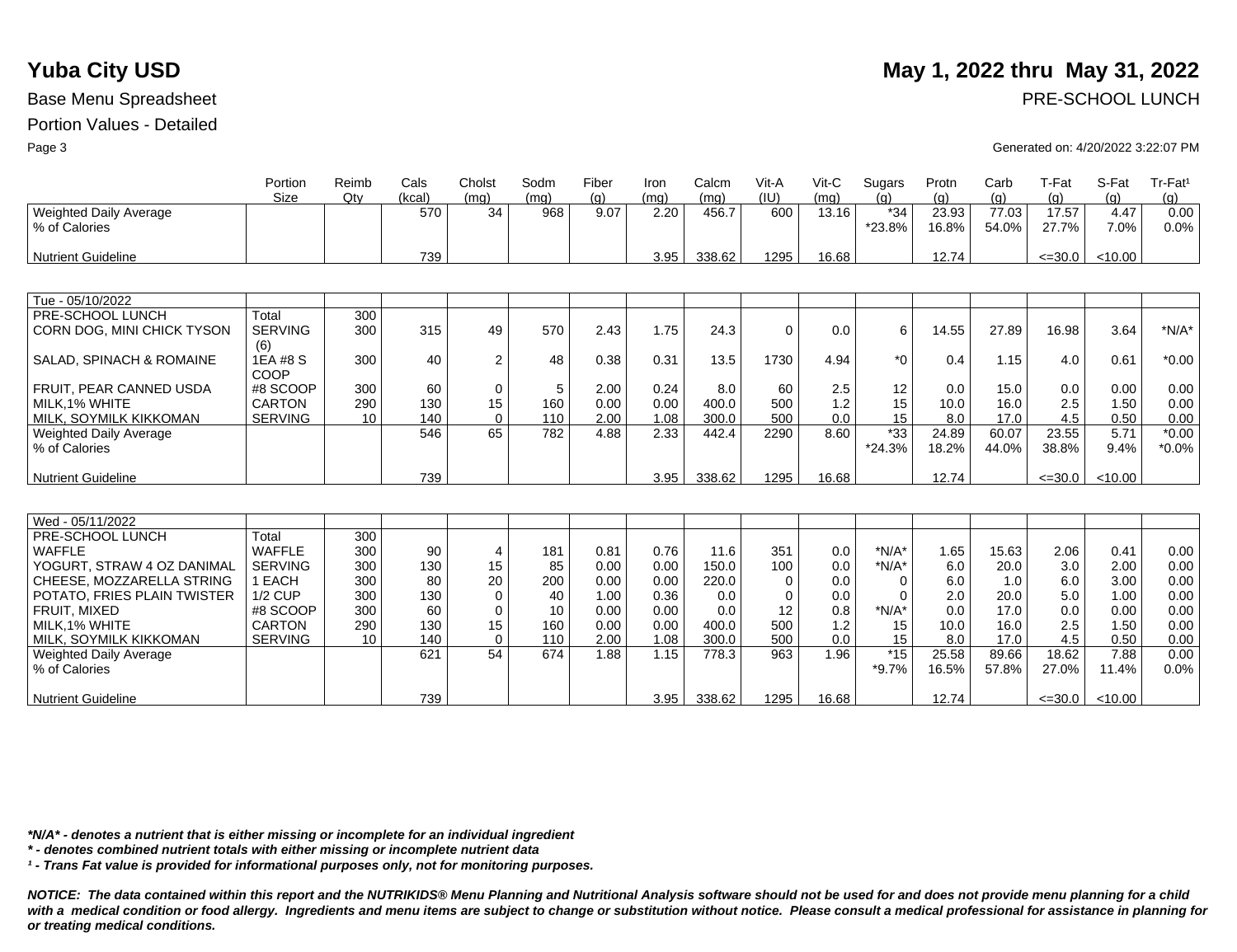|                                | Portion<br>Size              | Reimb<br>Qtv | Cals<br>(kcal) | Cholst      | Sodm<br>(mq) | Fiber | Iron<br>(ma) | Calcm<br>(mq) | Vit-A<br>(IU) | Vit-C<br>(mq) | Sugars   | Protn | Carb   | T-Fat       | S-Fat   | Tr-Fat <sup>1</sup> |
|--------------------------------|------------------------------|--------------|----------------|-------------|--------------|-------|--------------|---------------|---------------|---------------|----------|-------|--------|-------------|---------|---------------------|
| Thu - 05/12/2022               |                              |              |                | (mq)        |              | (q)   |              |               |               |               | (q)      | (q)   | (q)    | (q)         | (a)     | (q)                 |
| PRE-SCHOOL LUNCH               | Total                        | 300          |                |             |              |       |              |               |               |               |          |       |        |             |         |                     |
| <b>ENCHILADAS, CHEESE</b>      | 2 EACH                       | 300          | 275            | 30          | 582          | 1.96  | 0.84         | 435.5         | 803           | 0.32          | $*N/A*$  | 18.54 | 26.71  | 11.23       | 6.84    | 0.00                |
| <b>VEG. CORN CANNED - USDA</b> | #8 SCOOP                     | 300          | 65             | $\mathbf 0$ | 15           | 2.00  | 0.00         | 0.0           | $\mathbf 0$   | 0.0           | $*N/A*$  | 2.0   | 15.0   | 1.0         | 0.00    | 0.00                |
| FRUIT, PEACHES CAN USDA        | #8 SCOOP                     | 300          | 60             | $\mathbf 0$ | 5            | 1.00  | 0.00         | 6.0           | 340           | 3.8           | 13       | 0.0   | 14.0   | 0.0         | 0.00    | 0.00                |
| MILK.1% WHITE                  | CARTON                       | 290          | 130            | 15          | 160          | 0.00  | 0.00         | 400.0         | 500           | 1.2           | 15       | 10.0  | 16.0   | 2.5         | 1.50    | 0.00                |
| MILK, SOYMILK KIKKOMAN         | <b>SERVING</b>               | 10           | 140            | $\Omega$    | 110          | 2.00  | 1.08         | 300.0         | 500           | 0.0           | 15       | 8.0   | 17.0   | 4.5         | 0.50    | 0.00                |
| <b>Weighted Daily Average</b>  |                              |              | 530            | 45          | 761          | 5.03  | 0.88         | 838.2         | 1643          | 5.28          | $*28$    | 30.48 | 71.74  | 14.80       | 8.31    | 0.00                |
| % of Calories                  |                              |              |                |             |              |       |              |               |               |               |          |       | 54.1%  |             | 14.1%   |                     |
|                                |                              |              |                |             |              |       |              |               |               |               | $*21.1%$ | 23.0% |        | 25.1%       |         | 0.0%                |
| <b>Nutrient Guideline</b>      |                              |              | 739            |             |              |       | 3.95         | 338.62        | 1295          | 16.68         |          | 12.74 |        | $\leq 30.0$ | < 10.00 |                     |
|                                |                              |              |                |             |              |       |              |               |               |               |          |       |        |             |         |                     |
| Fri - 05/13/2022               |                              |              |                |             |              |       |              |               |               |               |          |       |        |             |         |                     |
| PRE-SCHOOL LUNCH               | Total                        | 300          |                |             |              |       |              |               |               |               |          |       |        |             |         |                     |
| TURKEY, BBQ SANDWICH           | <b>SANDWI</b><br><b>CHES</b> | 300          | 365            | 31          | 1254         | 2.47  | 2.21         | 12.9          | 250           | 3.44          | $*11$    | 21.77 | 63.27  | 2.89        | 0.72    | $*0.01$             |
| <b>VEG. MIXED FROZEN</b>       | .5 CUP                       | 300          | 60             | 0           | 39           | 3.00  | 0.00         | 0.0           | $\mathbf 0$   | 0.0           | 3        | 2.0   | 12.0   | 0.0         | 0.00    | 0.00                |
| FRUIT, APPLE FRESH WHOLE       | 1 EACH                       | 100          | 100            | 0           | 0            | 4.00  | 0.36         | 20.0          | 100           | 8.4           | 19       | 0.0   | 25.0   | 0.0         | 0.00    | 0.00                |
| <b>FRUIT, ORANGES FRESH</b>    | 1 EACH                       | 100          | 69             | $\mathbf 0$ | 2            | 3.39  | 0.15         | 59.4          | 339           | 82.98         | $*N/A*$  | 1.7   | 17.82  | 0.0         | 0.00    | 0.00                |
| <b>FRUIT, BANANAS FRESH</b>    | 1 EACH                       | 100          | 105            | $\mathbf 0$ | $\mathbf{1}$ | 3.07  | 0.31         | 5.9           | 76            | 10.27         | 14       | 1.29  | 26.95  | 0.39        | 0.13    | 0.00                |
| MILK, 1% WHITE                 | <b>CARTON</b>                | 290          | 130            | 15          | 160          | 0.00  | 0.00         | 400.0         | 500           | 1.2           | 15       | 10.0  | 16.0   | 2.5         | 1.50    | 0.00                |
| MILK, SOYMILK KIKKOMAN         | <b>SERVING</b>               | 10           | 140            | $\mathbf 0$ | 110          | 2.00  | 1.08         | 300.0         | 500           | 0.0           | 15       | 8.0   | 17.0   | 4.5         | 0.50    | 0.00                |
| <b>Weighted Daily Average</b>  |                              |              | 647            | 45          | 1452         | 9.02  | 2.52         | 438.0         | 922           | 38.48         | $*40$    | 34.70 | 114.56 | 5.59        | 2.23    | $*0.01$             |
| % of Calories                  |                              |              |                |             |              |       |              |               |               |               | $*24.8%$ | 21.5% | 70.9%  | 7.8%        | 3.1%    | $*0.0\%$            |
|                                |                              |              |                |             |              |       |              |               |               |               |          |       |        |             |         |                     |
| <b>Nutrient Guideline</b>      |                              |              | 739            |             |              |       | 3.95         | 338.62        | 1295          | 16.68         |          | 12.74 |        | $\leq 30.0$ | < 10.00 |                     |
|                                |                              |              |                |             |              |       |              |               |               |               |          |       |        |             |         |                     |
| Mon - 05/16/2022               |                              |              |                |             |              |       |              |               |               |               |          |       |        |             |         |                     |
| PRE-SCHOOL LUNCH               | Total                        | 300          |                |             |              |       |              |               |               |               |          |       |        |             |         |                     |
| MAC & CHEESE, WG JTM           | #6 SCOOP                     | 300          | 286            | 37          | 441          | 2.00  | 0.00         | 365.0         | 493           | 1.0           | 8        | 15.0  | 31.0   | 12.0        | 6.50    | 0.00                |
| BREAD, ROLL DINNER 1 OZ        | 1 EACH                       | 300          | 85             | 9           | 23           | 0.60  | 0.80         | 19.0          | 65            | 0.0           | $*N/A*$  | 3.1   | 15.0   | 1.5         | 0.00    | $*N/A*$             |
| POTATO, SMILES                 | <b>SERVING</b>               | 300          | 160            | $\mathbf 0$ | 390          | 2.00  | 0.00         | 0.0           | $\Omega$      | 3.6           | $*N/A*$  | 2.0   | 24.0   | 6.0         | 1.00    | 0.00                |
|                                | S(6)                         |              |                |             |              |       |              |               |               |               |          |       |        |             |         |                     |
| FRUIT, APPLE FRESH WHOLE       | 1 EACH                       | 300          | 100            | 0           | 0            | 4.00  | 0.36         | 20.0          | 100           | 8.4           | 19       | 0.0   | 25.0   | 0.0         | 0.00    | 0.00                |
| MILK.1% WHITE                  | <b>CARTON</b>                | 290          | 130            | 15          | 160          | 0.00  | 0.00         | 400.0         | 500           | 1.2           | 15       | 10.0  | 16.0   | 2.5         | 1.50    | 0.00                |
| MILK, SOYMILK KIKKOMAN         | <b>SERVING</b>               | 10           | 140            | $\Omega$    | 110          | 2.00  | 1.08         | 300.0         | 500           | 0.0           | 15       | 8.0   | 17.0   | 4.5         | 0.50    | 0.00                |

*\*N/A\* - denotes a nutrient that is either missing or incomplete for an individual ingredient*

*\* - denotes combined nutrient totals with either missing or incomplete nutrient data*

*¹ - Trans Fat value is provided for informational purposes only, not for monitoring purposes.*

*NOTICE: The data contained within this report and the NUTRIKIDS® Menu Planning and Nutritional Analysis software should not be used for and does not provide menu planning for a child*  with a medical condition or food allergy. Ingredients and menu items are subject to change or substitution without notice. Please consult a medical professional for assistance in planning for *or treating medical conditions.*

# **Yuba City USD** May 1, 2022 thru May 31, 2022

Base Menu Spreadsheet **PRE-SCHOOL LUNCH** 

### Page 4 Generated on: 4/20/2022 3:22:07 PM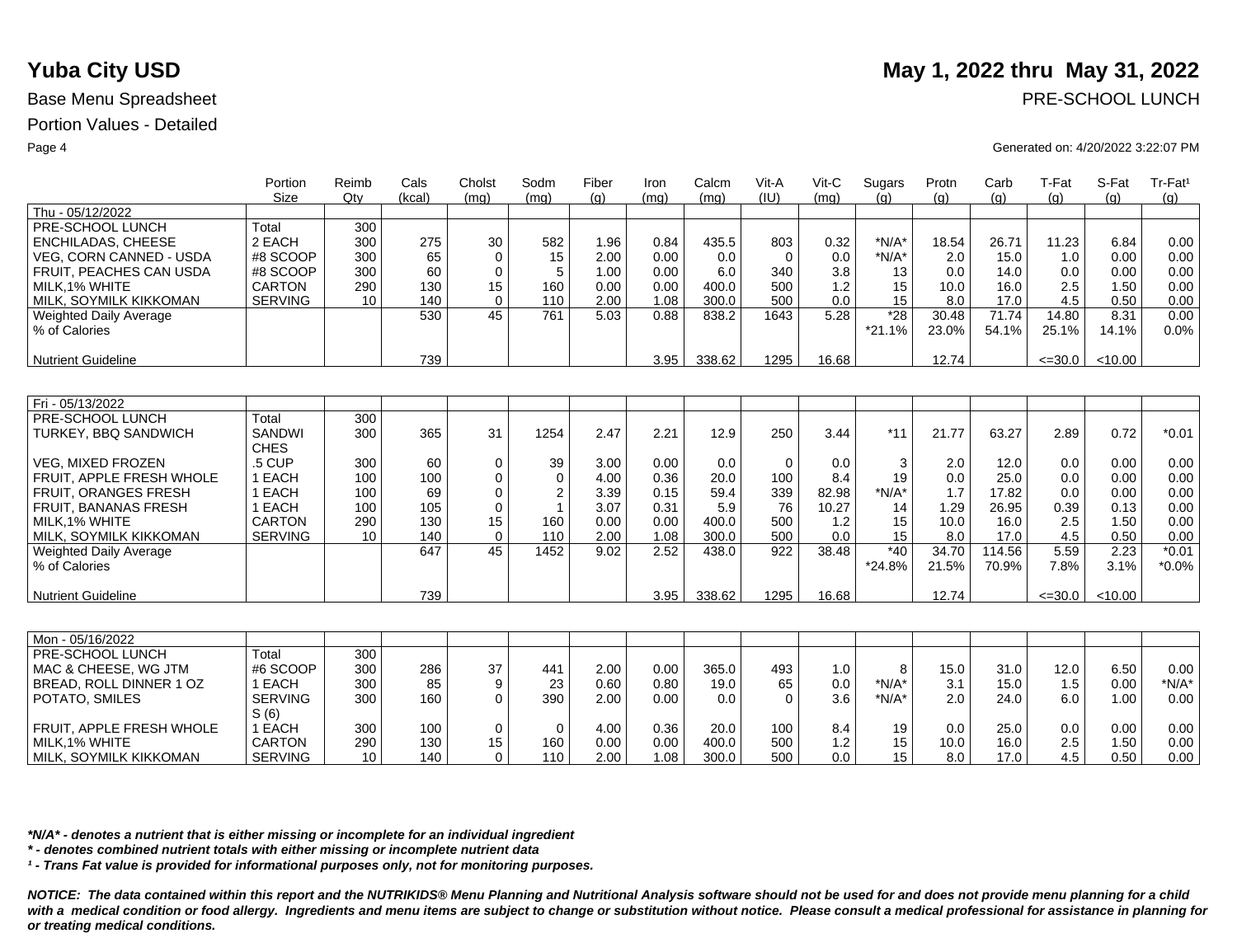# Portion Values - Detailed

|                                         | Portion        | Reimb | Cals   | Cholst   | Sodm | Fiber | Iron | Calcm  | Vit-A       | Vit-C | Sugars            | Protn          | Carb            | T-Fat          | S-Fat         | Tr-Fat <sup>1</sup> |
|-----------------------------------------|----------------|-------|--------|----------|------|-------|------|--------|-------------|-------|-------------------|----------------|-----------------|----------------|---------------|---------------------|
|                                         | <b>Size</b>    | Qty   | (kcal) | (mq)     | (mq) | (q)   | (mq) | (mq)   | (IU)        | (mq)  | (q)               | (q)            | (q)             | (q)            | (q)           | (g)                 |
| Weighted Daily Average<br>% of Calories |                |       | 761    | 60       | 1012 | 8.67  | 1.20 | 800.7  | 1158        | 14.16 | $*42$<br>$*22.1%$ | 30.03<br>15.8% | 111.03<br>58.3% | 22.07<br>26.1% | 8.97<br>10.6% | $*0.00$<br>$*0.0\%$ |
| <b>Nutrient Guideline</b>               |                |       | 739    |          |      |       | 3.95 | 338.62 | 1295        | 16.68 |                   | 12.74          |                 | $\leq 30.0$    | < 10.00       |                     |
|                                         |                |       |        |          |      |       |      |        |             |       |                   |                |                 |                |               |                     |
| Tue - 05/17/2022                        |                |       |        |          |      |       |      |        |             |       |                   |                |                 |                |               |                     |
| PRE-SCHOOL LUNCH                        | Total          | 300   |        |          |      |       |      |        |             |       |                   |                |                 |                |               |                     |
| SANDWICH, GRILLED CHEESE                | 1 EACH         | 300   | 447    | 60       | 858  | 4.00  | 1.80 | 70.0   | 83          | 0.0   | $*_{4}$           | 23.0           | 35.0            | 24.83          | 12.33         | $*0.00$             |
| <b>VEG. GREEN BEANS</b>                 | #16 SCOO       | 300   | 8      | $\Omega$ | 70   | 1.00  | 0.00 | 0.0    | $\mathbf 0$ | 0.0   |                   | 0.5            | 1.5             | 0.0            | 0.00          | 0.00                |
| FRUIT, ORANGES FRESH                    | 1 EACH         | 300   | 69     | $\Omega$ |      | 3.39  | 0.15 | 59.4   | 339         | 82.98 | $*N/A*$           | 1.7            | 17.82           | 0.0            | 0.00          | 0.00                |
| MILK.1% WHITE                           | <b>CARTON</b>  | 290   | 130    | 15       | 160  | 0.00  | 0.00 | 400.0  | 500         | 1.2   | 15                | 10.0           | 16.0            | 2.5            | 1.50          | 0.00                |
| MILK, SOYMILK KIKKOMAN                  | <b>SERVING</b> | 10    | 140    | $\Omega$ | 110  | 2.00  | 1.08 | 300.0  | 500         | 0.0   | 15                | 8.0            | 17.0            | 4.5            | 0.50          | 0.00                |
| <b>Weighted Daily Average</b>           |                |       | 654    | 75       | 1088 | 8.46  | 1.99 | 526.1  | 923         | 84.14 | $*20$             | 35.13          | 70.35           | 27.40          | 13.80         | $*0.00$             |
| % of Calories                           |                |       |        |          |      |       |      |        |             |       | *11.9%            | 21.5%          | 43.0%           | 37.7%          | 19.0%         | $*0.0\%$            |
| <b>Nutrient Guideline</b>               |                |       | 739    |          |      |       | 3.95 | 338.62 | 1295        | 16.68 |                   | 12.74          |                 | $\leq 30.0$    | < 10.00       |                     |
|                                         |                |       |        |          |      |       |      |        |             |       |                   |                |                 |                |               |                     |
| Wed - 05/18/2022                        |                |       |        |          |      |       |      |        |             |       |                   |                |                 |                |               |                     |
| PRE-SCHOOL LUNCH                        | Total          | 300   |        |          |      |       |      |        |             |       |                   |                |                 |                |               |                     |
| PIZZA, WG CHEESE SLIDERS                | 2 EACH         | 300   | 295    | 36       | 598  | 3.52  | 1.36 | 501.3  | 450         | 11.5  | 4                 | 18.65          | 30.75           | 11.17          | 6.02          | 0.00                |
| POTATO, FRIES PLAIN TWISTER             | $1/2$ CUP      | 300   | 130    | 0        | 40   | 1.00  | 0.36 | 0.0    | $\mathbf 0$ | 0.0   | 0                 | 2.0            | 20.0            | 5.0            | 1.00          | 0.00                |
| FRUIT, PEAR FRESH                       | 1 EACH         | 300   | 97     | $\Omega$ |      | 5.03  | 0.36 | 10.1   | 50          | 7.24  | $*N/A*$           | 1.01           | 26.16           | 0.0            | 0.00          | $*N/A*$             |
| MILK,1% WHITE                           | <b>CARTON</b>  | 290   | 130    | 15       | 160  | 0.00  | 0.00 | 400.0  | 500         | 1.2   | 15                | 10.0           | 16.0            | 2.5            | 1.50          | 0.00                |
| MILK, SOYMILK KIKKOMAN                  | <b>SERVING</b> | 10    | 140    | $\Omega$ | 110  | 2.00  | 1.08 | 300.0  | 500         | 0.0   | 15                | 8.0            | 17.0            | 4.5            | 0.50          | 0.00                |
| CAKE STARTER, DEVILS BER<br><b>NARD</b> | <b>SERVING</b> | 300   | 133    | 10       | 162  | 1.49  | 1.05 | 32.0   | 108         | 0.11  | $*12$             | 3.23           | 23.78           | 3.48           | 0.74          | $*0.00$             |
| Weighted Daily Average                  |                |       | 784    | 61       | 961  | 11.10 | 3.17 | 940.0  | 1108        | 20.01 | $*31$             | 34.82          | 116.72          | 22.21          | 9.23          | $*0.00$             |
| % of Calories                           |                |       |        |          |      |       |      |        |             |       | *15.9%            | 17.8%          | 59.5%           | 25.5%          | 10.6%         | $*0.0\%$            |
| Nutrient Guideline                      |                |       | 739    |          |      |       | 3.95 | 338.62 | 1295        | 16.68 |                   | 12.74          |                 | $\leq 30.0$    | < 10.00       |                     |

*\*N/A\* - denotes a nutrient that is either missing or incomplete for an individual ingredient*

*\* - denotes combined nutrient totals with either missing or incomplete nutrient data*

*¹ - Trans Fat value is provided for informational purposes only, not for monitoring purposes.*

*NOTICE: The data contained within this report and the NUTRIKIDS® Menu Planning and Nutritional Analysis software should not be used for and does not provide menu planning for a child*  with a medical condition or food allergy. Ingredients and menu items are subject to change or substitution without notice. Please consult a medical professional for assistance in planning for *or treating medical conditions.*

# **Yuba City USD** May 1, 2022 thru May 31, 2022

Page 5 Generated on: 4/20/2022 3:22:07 PM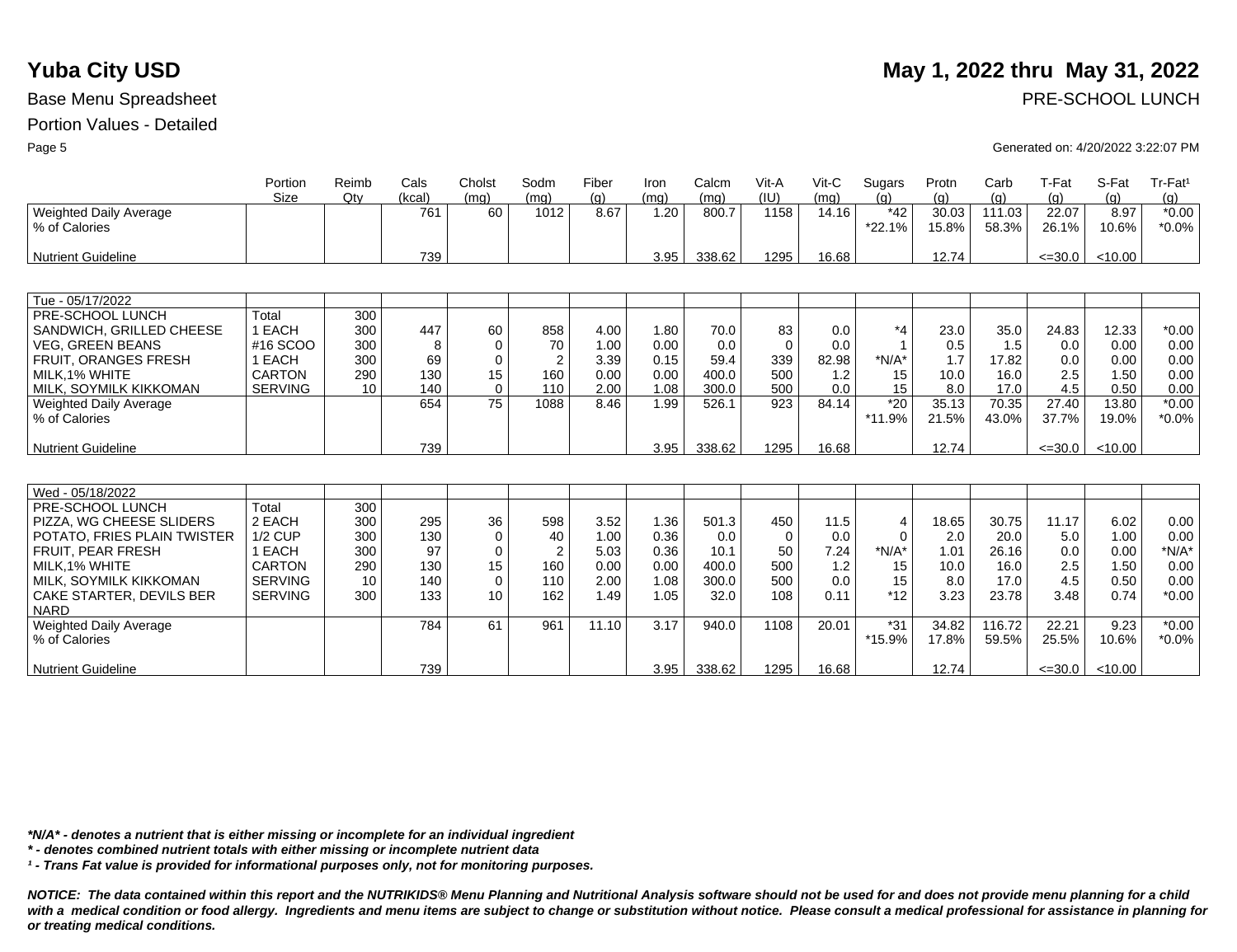### Portion Values - Detailed

|                                | Portion<br><b>Size</b> | Reimb<br>Qtv | Cals<br>(kcal) | Cholst<br>(mq) | Sodm<br>(mq) | Fiber<br>(q) | Iron<br>(mq) | Calcm<br>(mq) | Vit-A<br>(IU) | $V$ it-C<br>(mq) | Sugars<br>(q)           | Protn<br>(a) | Carb<br>(q) | T-Fat<br>(q) | S-Fat<br>(q) | Tr-Fat <sup>1</sup><br>(g) |
|--------------------------------|------------------------|--------------|----------------|----------------|--------------|--------------|--------------|---------------|---------------|------------------|-------------------------|--------------|-------------|--------------|--------------|----------------------------|
| Thu - 05/19/2022               |                        |              |                |                |              |              |              |               |               |                  |                         |              |             |              |              |                            |
| PRE-SCHOOL LUNCH               | Total                  | 300          |                |                |              |              |              |               |               |                  |                         |              |             |              |              |                            |
| TACO, BEEF SOFT WHEAT TO       | <b>SERVINGS</b>        | 300          | 289            | 43             | 529          | 4.00         | 2.93         | 26.1          | 203           | 1.9              | $*_{0}$                 | 19.52        | 27.94       | 11.46        | 5.07         | $*0.00$                    |
| <b>RTILLA</b>                  |                        |              |                |                |              |              |              |               |               |                  |                         |              |             |              |              |                            |
| <b>VEG. CORN CANNED - USDA</b> | #8 SCOOP               | 300          | 65             | $\mathbf 0$    | 15           | 2.00         | 0.00         | 0.0           | $\mathbf 0$   | 0.0              | $*N/A*$                 | 2.0          | 15.0        | 1.0          | 0.00         | 0.00                       |
| FRUIT, PEACHES CAN USDA        | #8 SCOOP               | 300          | 60             | $\Omega$       | 5            | 1.00         | 0.00         | 6.0           | 340           | 3.8              | 13                      | 0.0          | 14.0        | 0.0          | 0.00         | 0.00                       |
| MILK, 1% WHITE                 | <b>CARTON</b>          | 290          | 130            | 15             | 160          | 0.00         | 0.00         | 400.0         | 500           | 1.2              | 15                      | 10.0         | 16.0        | 2.5          | 1.50         | 0.00                       |
| MILK, SOYMILK KIKKOMAN         | <b>SERVING</b>         | 10           | 140            | $\Omega$       | 110          | 2.00         | 1.08         | 300.0         | 500           | 0.0              | 15                      | 8.0          | 17.0        | 4.5          | 0.50         | 0.00                       |
| <b>Weighted Daily Average</b>  |                        |              | 545            | 58             | 708          | 7.07         | 2.96         | 428.7         | 1043          | 6.86             | $*28$                   | 31.45        | 72.97       | 15.03        | 6.53         | $*0.00$                    |
| % of Calories                  |                        |              |                |                |              |              |              |               |               |                  | *20.8%                  | 23.1%        | 53.6%       | 24.8%        | 10.8%        | $*0.0\%$                   |
|                                |                        |              |                |                |              |              |              |               |               |                  |                         |              |             |              |              |                            |
| <b>Nutrient Guideline</b>      |                        |              | 739            |                |              |              | 3.95         | 338.62        | 1295          | 16.68            |                         | 12.74        |             | $\leq 30.0$  | < 10.00      |                            |
|                                |                        |              |                |                |              |              |              |               |               |                  |                         |              |             |              |              |                            |
| Fri - 05/20/2022               |                        |              |                |                |              |              |              |               |               |                  |                         |              |             |              |              |                            |
| PRE-SCHOOL LUNCH               | Total                  | 300          |                |                |              |              |              |               |               |                  |                         |              |             |              |              |                            |
| BURGER, ON A BUN               | 1 EACH                 | 300          | 288            | 35             | 339          | 4.00         | 2.44         | 172.0         | $\Omega$      | 0.0              | $\overline{\mathbf{4}}$ | 20.0         | 31.0        | 10.0         | 3.20         | 0.00                       |
| <b>VEG. CUCUMBER</b>           | #8 SCOOP               | 300          | $\overline{4}$ | $\mathbf 0$    | $\mathbf 0$  | 0.00         | 0.09         | 5.0           | 25            | 0.6              | $*N/A*$                 | 0.0          | 1.0         | 0.0          | 0.00         | 0.00                       |
| FRUIT, PEACH CUP FROZEN        | <b>SERVING</b>         | 300          | 80             | $\mathbf 0$    | $\mathbf 0$  | 1.00         | 0.36         | 0.0           | 300           | 162.0            | $*N/A*$                 | 1.0          | 19.0        | 0.0          | 0.00         | 0.00                       |
| MILK.1% WHITE                  | <b>CARTON</b>          | 290          | 130            | 15             | 160          | 0.00         | 0.00         | 400.0         | 500           | 1.2              | 15                      | 10.0         | 16.0        | 2.5          | 1.50         | 0.00                       |
| MILK, SOYMILK KIKKOMAN         | <b>SERVING</b>         | 10           | 140            | $\Omega$       | 110          | 2.00         | 1.08         | 300.0         | 500           | 0.0              | 15                      | 8.0          | 17.0        | 4.5          | 0.50         | 0.00                       |
| Weighted Daily Average         |                        |              | 502            | 50             | 498          | 5.07         | 2.93         | 573.7         | 825           | 163.76           | $*19$                   | 30.93        | 67.03       | 12.57        | 4.67         | 0.00                       |
| % of Calories                  |                        |              |                |                |              |              |              |               |               |                  | $*15.1%$                | 24.6%        | 53.4%       | 22.5%        | 8.4%         | 0.0%                       |
|                                |                        |              |                |                |              |              |              |               |               |                  |                         |              |             |              |              |                            |
| <b>Nutrient Guideline</b>      |                        |              | 739            |                |              |              | 3.95         | 338.62        | 1295          | 16.68            |                         | 12.74        |             | $\leq 30.0$  | < 10.00      |                            |
|                                |                        |              |                |                |              |              |              |               |               |                  |                         |              |             |              |              |                            |
| Mon - 05/23/2022               |                        |              |                |                |              |              |              |               |               |                  |                         |              |             |              |              |                            |
| PRE-SCHOOL LUNCH               | Total                  | 300          |                |                |              |              |              |               |               |                  |                         |              |             |              |              |                            |
| CHICKEN, POPCORN WG 10 E       | <b>SERVING</b>         | 300          | 180            | 20             | 420          | 3.00         | 1.80         | 40.0          | $\Omega$      | 0.0              | $\Omega$                | 12.0         | 12.0        | 9.0          | 2.00         | 0.00                       |
|                                |                        |              |                |                |              |              |              |               |               |                  |                         |              |             |              |              |                            |
| ACH RC                         | (10)                   |              |                |                |              |              |              |               |               |                  |                         |              |             |              |              |                            |
| POTATO, SMILES                 | <b>SERVING</b><br>S(6) | 300          | 160            | $\mathbf 0$    | 390          | 2.00         | 0.00         | 0.0           | $\Omega$      | 3.6              | $*N/A*$                 | 2.0          | 24.0        | 6.0          | 1.00         | 0.00                       |
| FRUIT, APPLE FRESH WHOLE       | 1 EACH                 | 300          | 100            | $\mathbf 0$    | $\mathbf 0$  | 4.00         | 0.36         | 20.0          | 100           | 8.4              | 19                      | 0.0          | 25.0        | 0.0          | 0.00         | 0.00                       |
| MILK.1% WHITE                  | <b>CARTON</b>          | 290          | 130            | 15             | 160          | 0.00         | 0.00         | 400.0         | 500           | 1.2              | 15                      | 10.0         | 16.0        | 2.5          | 1.50         | 0.00                       |
| MILK, SOYMILK KIKKOMAN         | <b>SERVING</b>         | 10           | 140            | $\mathbf 0$    | 110          | 2.00         | 1.08         | 300.0         | 500           | 0.0              | 15                      | 8.0          | 17.0        | 4.5          | 0.50         | 0.00                       |
| <b>Weighted Daily Average</b>  |                        |              | 570            | 34             | 968          | 9.07         | 2.20         | 456.7         | 600           | 13.16            | $*34$                   | 23.93        | 77.03       | 17.57        | 4.47         | 0.00                       |
| % of Calories                  |                        |              |                |                |              |              |              |               |               |                  | *23.8%                  | 16.8%        | 54.0%       | 27.7%        | 7.0%         | 0.0%                       |
|                                |                        |              |                |                |              |              |              |               |               |                  |                         |              |             |              |              |                            |
| <b>Nutrient Guideline</b>      |                        |              | 739            |                |              |              | 3.95         | 338.62        | 1295          | 16.68            |                         | 12.74        |             | $\leq$ =30.0 | < 10.00      |                            |

*\*N/A\* - denotes a nutrient that is either missing or incomplete for an individual ingredient*

*\* - denotes combined nutrient totals with either missing or incomplete nutrient data*

*¹ - Trans Fat value is provided for informational purposes only, not for monitoring purposes.*

*NOTICE: The data contained within this report and the NUTRIKIDS® Menu Planning and Nutritional Analysis software should not be used for and does not provide menu planning for a child*  with a medical condition or food allergy. Ingredients and menu items are subject to change or substitution without notice. Please consult a medical professional for assistance in planning for *or treating medical conditions.*

# **Yuba City USD** May 1, 2022 thru May 31, 2022

### Page 6 Generated on: 4/20/2022 3:22:07 PM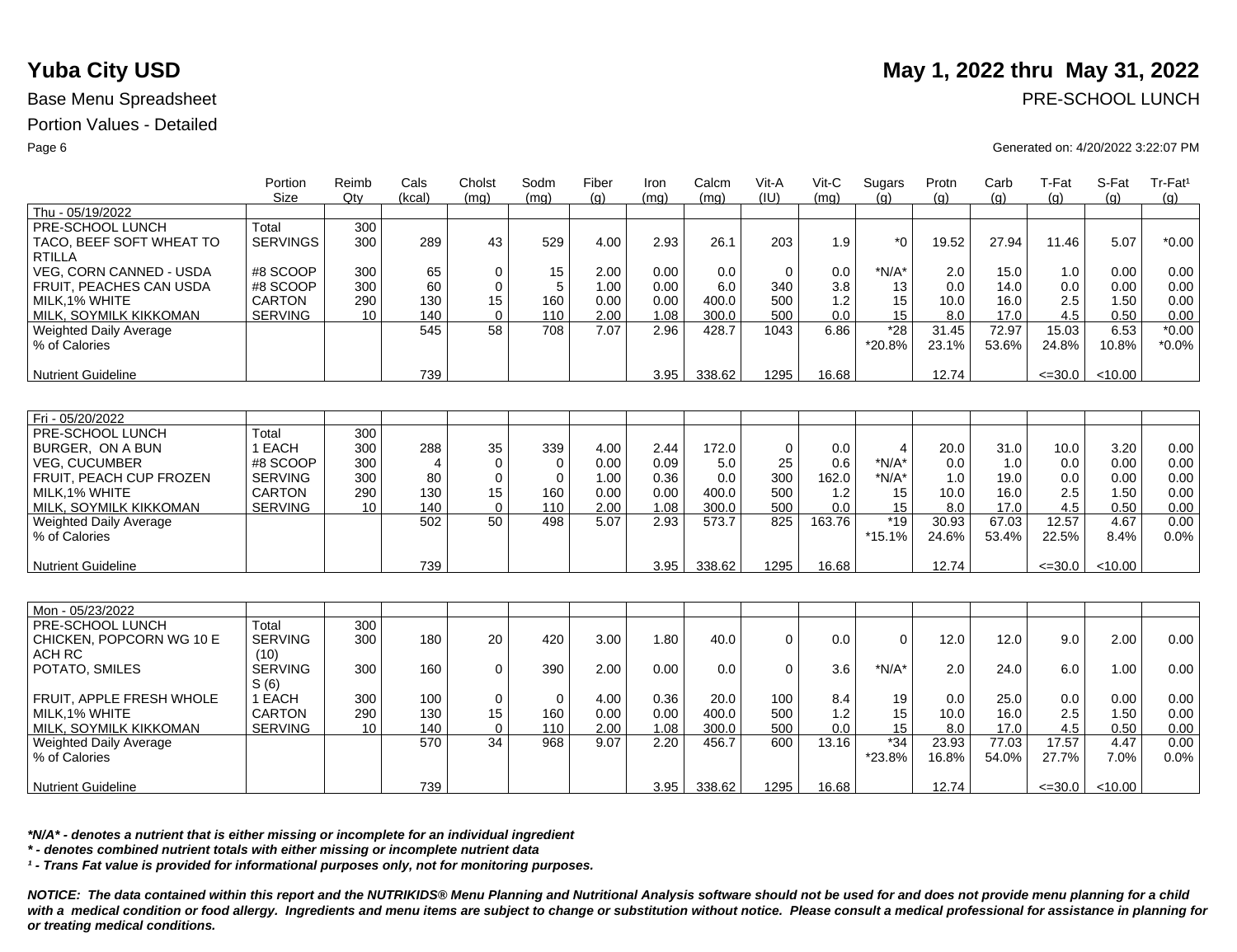|                                | Portion<br><b>Size</b> | Reimb<br>Qtv | Cals<br>(kcal) | Cholst<br>(mq) | Sodm<br>(mq) | Fiber<br>(q) | Iron<br>(mq) | Calcm<br>(mq) | Vit-A<br>(IU) | Vit-C<br>(mq) | Sugars<br>(q) | Protn<br>(q) | Carb<br>(g) | T-Fat<br>(q) | S-Fat<br>(q) | Tr-Fat <sup>1</sup><br>(q) |
|--------------------------------|------------------------|--------------|----------------|----------------|--------------|--------------|--------------|---------------|---------------|---------------|---------------|--------------|-------------|--------------|--------------|----------------------------|
|                                |                        |              |                |                |              |              |              |               |               |               |               |              |             |              |              |                            |
| Tue - 05/24/2022               |                        |              |                |                |              |              |              |               |               |               |               |              |             |              |              |                            |
| PRE-SCHOOL LUNCH               | Total                  | 300          |                |                |              |              |              |               |               |               |               |              |             |              |              |                            |
| CORN DOG, MINI CHICK TYSON     | <b>SERVING</b>         | 300          | 315            | 49             | 570          | 2.43         | 1.75         | 24.3          | $\mathbf 0$   | 0.0           | 6             | 14.55        | 27.89       | 16.98        | 3.64         | $*N/A*$                    |
|                                | (6)                    |              |                |                |              |              |              |               |               |               |               |              |             |              |              |                            |
| SALAD, SPINACH & ROMAINE       | 1EA #8 S<br>COOP       | 300          | 40             | $\overline{2}$ | 48           | 0.38         | 0.31         | 13.5          | 1730          | 4.94          | $*_{0}$       | 0.4          | 1.15        | 4.0          | 0.61         | $*0.00$                    |
| FRUIT, PEAR CANNED USDA        | #8 SCOOP               | 300          | 60             | 0              | 5            | 2.00         | 0.24         | 8.0           | 60            | 2.5           | 12            | 0.0          | 15.0        | 0.0          | 0.00         | 0.00                       |
| MILK.1% WHITE                  | <b>CARTON</b>          | 290          | 130            | 15             | 160          | 0.00         | 0.00         | 400.0         | 500           | 1.2           | 15            | 10.0         | 16.0        | 2.5          | 1.50         | 0.00                       |
| MILK, SOYMILK KIKKOMAN         | <b>SERVING</b>         | 10           | 140            | $\Omega$       | 110          | 2.00         | 1.08         | 300.0         | 500           | 0.0           | 15            | 8.0          | 17.0        | 4.5          | 0.50         | 0.00                       |
| <b>Weighted Daily Average</b>  |                        |              | 546            | 65             | 782          | 4.88         | 2.33         | 442.4         | 2290          | 8.60          | $*33$         | 24.89        | 60.07       | 23.55        | 5.71         | $*0.00$                    |
| % of Calories                  |                        |              |                |                |              |              |              |               |               |               | $*24.3%$      | 18.2%        | 44.0%       | 38.8%        | 9.4%         | $*0.0\%$                   |
|                                |                        |              |                |                |              |              |              |               |               |               |               |              |             |              |              |                            |
| <b>Nutrient Guideline</b>      |                        |              | 739            |                |              |              | 3.95         | 338.62        | 1295          | 16.68         |               | 12.74        |             | $\leq 30.0$  | < 10.00      |                            |
|                                |                        |              |                |                |              |              |              |               |               |               |               |              |             |              |              |                            |
|                                |                        |              |                |                |              |              |              |               |               |               |               |              |             |              |              |                            |
| Wed - 05/25/2022               |                        |              |                |                |              |              |              |               |               |               |               |              |             |              |              |                            |
| PRE-SCHOOL LUNCH               | Total                  | 300          |                |                |              |              |              |               |               |               |               |              |             |              |              |                            |
| <b>WAFFLE</b>                  | <b>WAFFLE</b>          | 300          | 90             | $\overline{4}$ | 181          | 0.81         | 0.76         | 11.6          | 351           | 0.0           | $*N/A*$       | 1.65         | 15.63       | 2.06         | 0.41         | 0.00                       |
| YOGURT, STRAW 4 OZ DANIMAL     | <b>SERVING</b>         | 300          | 130            | 15             | 85           | 0.00         | 0.00         | 150.0         | 100           | 0.0           | $*N/A*$       | 6.0          | 20.0        | 3.0          | 2.00         | 0.00                       |
| CHEESE, MOZZARELLA STRING      | 1 EACH                 | 300          | 80             | 20             | 200          | 0.00         | 0.00         | 220.0         | 0             | 0.0           | $\Omega$      | 6.0          | 1.0         | 6.0          | 3.00         | 0.00                       |
| POTATO, FRIES PLAIN TWISTER    | <b>1/2 CUP</b>         | 300          | 130            | $\Omega$       | 40           | 1.00         | 0.36         | 0.0           | 0             | 0.0           | $\Omega$      | 2.0          | 20.0        | 5.0          | 1.00         | 0.00                       |
| FRUIT, MIXED                   | #8 SCOOP               | 300          | 60             | $\Omega$       | 10           | 0.00         | 0.00         | 0.0           | 12            | 0.8           | $*N/A*$       | 0.0          | 17.0        | 0.0          | 0.00         | 0.00                       |
| MILK.1% WHITE                  | <b>CARTON</b>          | 290          | 130            | 15             | 160          | 0.00         | 0.00         | 400.0         | 500           | 1.2           | 15            | 10.0         | 16.0        | 2.5          | 1.50         | 0.00                       |
| MILK, SOYMILK KIKKOMAN         | <b>SERVING</b>         | 10           | 140            | $\Omega$       | 110          | 2.00         | 1.08         | 300.0         | 500           | 0.0           | 15            | 8.0          | 17.0        | 4.5          | 0.50         | 0.00                       |
| Weighted Daily Average         |                        |              | 621            | 54             | 674          | 1.88         | 1.15         | 778.3         | 963           | 1.96          | $*15$         | 25.58        | 89.66       | 18.62        | 7.88         | 0.00                       |
| % of Calories                  |                        |              |                |                |              |              |              |               |               |               | $*9.7\%$      | 16.5%        | 57.8%       | 27.0%        | 11.4%        | 0.0%                       |
|                                |                        |              |                |                |              |              |              |               |               |               |               |              |             |              |              |                            |
| <b>Nutrient Guideline</b>      |                        |              | 739            |                |              |              | 3.95         | 338.62        | 1295          | 16.68         |               | 12.74        |             | $\leq 30.0$  | < 10.00      |                            |
|                                |                        |              |                |                |              |              |              |               |               |               |               |              |             |              |              |                            |
| Thu - 05/26/2022               |                        |              |                |                |              |              |              |               |               |               |               |              |             |              |              |                            |
| PRE-SCHOOL LUNCH               | Total                  | 300          |                |                |              |              |              |               |               |               |               |              |             |              |              |                            |
| ENCHILADAS, CHEESE             | 2 EACH                 | 300          | 275            | 30             | 582          | 1.96         | 0.84         | 435.5         | 803           | 0.32          | $*N/A*$       | 18.54        | 26.71       | 11.23        | 6.84         | 0.00                       |
| <b>VEG. CORN CANNED - USDA</b> | #8 SCOOP               | 300          | 65             | $\Omega$       | 15           | 2.00         | 0.00         | 0.0           | $\Omega$      | 0.0           | $*N/A*$       | 2.0          | 15.0        | 1.0          | 0.00         | 0.00                       |
| FRUIT, PEACHES CAN USDA        | #8 SCOOP               | 300          | 60             | $\mathbf 0$    | 5            | 1.00         | 0.00         | 6.0           | 340           | 3.8           | 13            | 0.0          | 14.0        | 0.0          | 0.00         | 0.00                       |
| MILK.1% WHITE                  | <b>CARTON</b>          | 290          | 130            | 15             | 160          | 0.00         | 0.00         | 400.0         | 500           | 1.2           | 15            | 10.0         | 16.0        | 2.5          | 1.50         | 0.00                       |
| MILK, SOYMILK KIKKOMAN         | <b>SERVING</b>         | 10           | 140            | $\Omega$       | 110          | 2.00         | 1.08         | 300.0         | 500           | 0.0           | 15            | 8.0          | 17.0        | 4.5          | 0.50         | 0.00                       |

*\*N/A\* - denotes a nutrient that is either missing or incomplete for an individual ingredient*

*\* - denotes combined nutrient totals with either missing or incomplete nutrient data*

*¹ - Trans Fat value is provided for informational purposes only, not for monitoring purposes.*

*NOTICE: The data contained within this report and the NUTRIKIDS® Menu Planning and Nutritional Analysis software should not be used for and does not provide menu planning for a child*  with a medical condition or food allergy. Ingredients and menu items are subject to change or substitution without notice. Please consult a medical professional for assistance in planning for *or treating medical conditions.*

# **Yuba City USD** May 1, 2022 thru May 31, 2022

Base Menu Spreadsheet **PRE-SCHOOL LUNCH** 

Page 7 Generated on: 4/20/2022 3:22:07 PM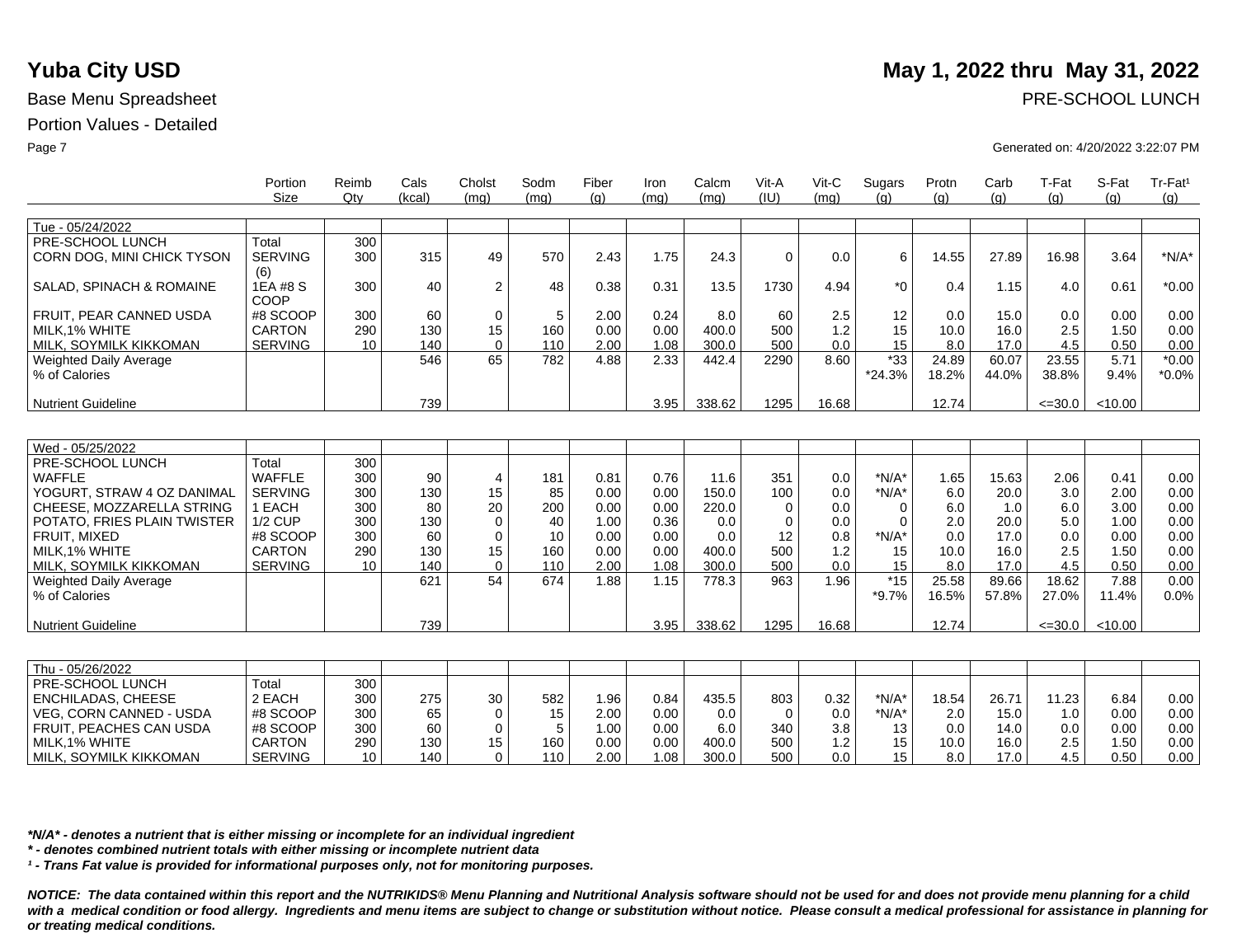### Portion Values - Detailed

|                                                | Portion<br>Size              | Reimb<br>Qtv    | Cals<br>(kcal) | Cholst<br>(ma) | Sodm<br>(mq)   | Fiber<br>(q) | Iron<br>(mq) | Calcm<br>(mq) | Vit-A<br>(IU) | $V$ it-C<br>(mg) | Sugars<br>(a)     | Protn<br>(q)   | Carb<br>(q)    | T-Fat<br>(q)   | S-Fat<br>(q)  | Tr-Fat <sup>1</sup><br>(q) |
|------------------------------------------------|------------------------------|-----------------|----------------|----------------|----------------|--------------|--------------|---------------|---------------|------------------|-------------------|----------------|----------------|----------------|---------------|----------------------------|
| <b>Weighted Daily Average</b><br>% of Calories |                              |                 | 530            | 45             | 761            | 5.03         | 0.88         | 838.2         | 1643          | 5.28             | $*28$<br>$*21.1%$ | 30.48<br>23.0% | 71.74<br>54.1% | 14.80<br>25.1% | 8.31<br>14.1% | 0.00<br>0.0%               |
| Nutrient Guideline                             |                              |                 | 739            |                |                |              | 3.95         | 338.62        | 1295          | 16.68            |                   | 12.74          |                | $\leq$ =30.0   | < 10.00       |                            |
|                                                |                              |                 |                |                |                |              |              |               |               |                  |                   |                |                |                |               |                            |
| Fri - 05/27/2022                               |                              |                 |                |                |                |              |              |               |               |                  |                   |                |                |                |               |                            |
| PRE-SCHOOL LUNCH                               | Total                        | 300             |                |                |                |              |              |               |               |                  |                   |                |                |                |               |                            |
| <b>TURKEY, BBQ SANDWICH</b>                    | <b>SANDWI</b><br><b>CHES</b> | 300             | 365            | 31             | 1254           | 2.47         | 2.21         | 12.9          | 250           | 3.44             | $*11$             | 21.77          | 63.27          | 2.89           | 0.72          | $*0.01$                    |
| <b>VEG. MIXED FROZEN</b>                       | .5 CUP                       | 300             | 60             | $\mathbf 0$    | 39             | 3.00         | 0.00         | 0.0           | $\Omega$      | 0.0              | 3                 | 2.0            | 12.0           | 0.0            | 0.00          | 0.00                       |
| FRUIT, APPLE FRESH WHOLE                       | 1 EACH                       | 100             | 100            | $\Omega$       | $\Omega$       | 4.00         | 0.36         | 20.0          | 100           | 8.4              | 19                | 0.0            | 25.0           | 0.0            | 0.00          | 0.00                       |
| <b>FRUIT, ORANGES FRESH</b>                    | 1 EACH                       | 100             | 69             | $\mathbf 0$    | $\overline{2}$ | 3.39         | 0.15         | 59.4          | 339           | 82.98            | $*N/A*$           | 1.7            | 17.82          | 0.0            | 0.00          | 0.00                       |
| <b>FRUIT, BANANAS FRESH</b>                    | 1 EACH                       | 100             | 105            | $\mathbf 0$    | $\mathbf{1}$   | 3.07         | 0.31         | 5.9           | 76            | 10.27            | 14                | 1.29           | 26.95          | 0.39           | 0.13          | 0.00                       |
| MILK.1% WHITE                                  | <b>CARTON</b>                | 290             | 130            | 15             | 160            | 0.00         | 0.00         | 400.0         | 500           | 1.2              | 15                | 10.0           | 16.0           | 2.5            | 1.50          | 0.00                       |
| MILK, SOYMILK KIKKOMAN                         | <b>SERVING</b>               | 10 <sup>1</sup> | 140            | $\Omega$       | 110            | 2.00         | 1.08         | 300.0         | 500           | 0.0              | 15                | 8.0            | 17.0           | 4.5            | 0.50          | 0.00                       |
| <b>Weighted Daily Average</b>                  |                              |                 | 647            | 45             | 1452           | 9.02         | 2.52         | 438.0         | 922           | 38.48            | $*40$             | 34.70          | 114.56         | 5.59           | 2.23          | $*0.01$                    |
| % of Calories                                  |                              |                 |                |                |                |              |              |               |               |                  | *24.8%            | 21.5%          | 70.9%          | 7.8%           | 3.1%          | $*0.0\%$                   |
| Nutrient Guideline                             |                              |                 | 739            |                |                |              | 3.95         | 338.62        | 1295          | 16.68            |                   | 12.74          |                | $\leq 30.0$    | < 10.00       |                            |
|                                                |                              |                 |                |                |                |              |              |               |               |                  |                   |                |                |                |               |                            |
| Tue - 05/31/2022                               |                              |                 |                |                |                |              |              |               |               |                  |                   |                |                |                |               |                            |
| PRE-SCHOOL LUNCH                               | Total                        | 300             |                |                |                |              |              |               |               |                  |                   |                |                |                |               |                            |
| SANDWICH, GRILLED CHEESE                       | 1 EACH                       | 300             | 447            | 60             | 858            | 4.00         | 1.80         | 70.0          | 83            | 0.0              | $*_{4}$           | 23.0           | 35.0           | 24.83          | 12.33         | $*0.00$                    |
| <b>VEG. GREEN BEANS</b>                        | #16 SCOO                     | 300             | 8              | $\mathbf 0$    | 70             | 1.00         | 0.00         | 0.0           | $\Omega$      | 0.0              | $\overline{1}$    | 0.5            | 1.5            | 0.0            | 0.00          | 0.00                       |
| FRUIT, ORANGES FRESH                           | 1 EACH                       | 300             | 69             | $\mathbf 0$    | $\overline{2}$ | 3.39         | 0.15         | 59.4          | 339           | 82.98            | $*N/A*$           | 1.7            | 17.82          | 0.0            | 0.00          | 0.00                       |
| MILK.1% WHITE                                  | CARTON                       | 290             | 130            | 15             | 160            | 0.00         | 0.00         | 400.0         | 500           | 1.2              | 15                | 10.0           | 16.0           | 2.5            | 1.50          | 0.00                       |
| MILK, SOYMILK KIKKOMAN                         | <b>SERVING</b>               | 10              | 140            | $\mathbf 0$    | 110            | 2.00         | 1.08         | 300.0         | 500           | 0.0              | 15                | 8.0            | 17.0           | 4.5            | 0.50          | 0.00                       |
| <b>Weighted Daily Average</b>                  |                              |                 | 654            | 75             | 1088           | 8.46         | 1.99         | 526.1         | 923           | 84.14            | $*20$             | 35.13          | 70.35          | 27.40          | 13.80         | $*0.00$                    |
| % of Calories                                  |                              |                 |                |                |                |              |              |               |               |                  | *11.9%            | 21.5%          | 43.0%          | 37.7%          | 19.0%         | $*0.0\%$                   |
| <b>Nutrient Guideline</b>                      |                              |                 | 739            |                |                |              | 3.95         | 338.62        | 1295          | 16.68            |                   | 12.74          |                | $\leq 30.0$    | < 10.00       |                            |
|                                                |                              |                 |                |                |                |              |              |               |               |                  |                   |                |                |                |               |                            |
| <b>Weighted Average</b>                        |                              |                 | 618            | 56             | 900            | 7.09         | 2.13         | 617.7         | 1137          | 37.95            | $*29$             | 30.43          | 84.42          | 18.39          | 7.49          | $*0.00$                    |
|                                                |                              |                 |                |                |                |              |              |               |               |                  | *41.6%            | 19.7%          | 54.7%          | 26.8%          | 10.9%         | $*0.0\%$                   |

*\*N/A\* - denotes a nutrient that is either missing or incomplete for an individual ingredient*

*\* - denotes combined nutrient totals with either missing or incomplete nutrient data*

*¹ - Trans Fat value is provided for informational purposes only, not for monitoring purposes.*

*NOTICE: The data contained within this report and the NUTRIKIDS® Menu Planning and Nutritional Analysis software should not be used for and does not provide menu planning for a child*  with a medical condition or food allergy. Ingredients and menu items are subject to change or substitution without notice. Please consult a medical professional for assistance in planning for *or treating medical conditions.*

# **Yuba City USD** May 1, 2022 thru May 31, 2022

Page 8 Generated on: 4/20/2022 3:22:07 PM